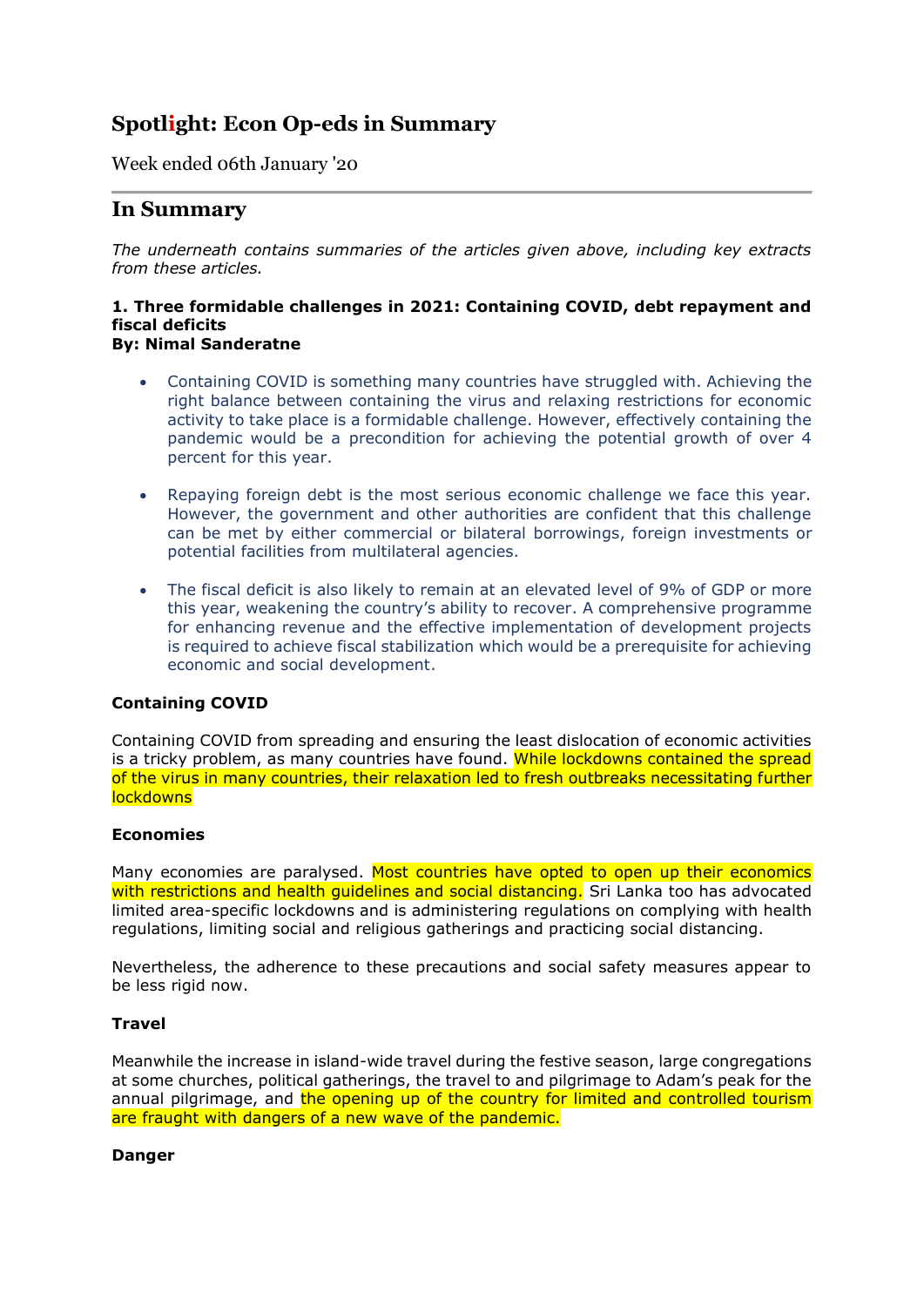While stringent controls of social activities and tourism activities are difficult when the revival of economic activities are needed, the dangers must be recognised and prompt responses are needed to contain any resurgence.

The containment of the pandemic is a precondition for the country to return to its economic potential growth of over 4 percent this year.

#### **Repaying foreign debt**

The most serious economic challenge this year is the meeting of the country's foreign debt repayments. With the country's foreign reserves as low as about US\$ four bn, a continuing trade and balance of payments deficit and no significant inflows of capital, the country's external finances are in a perilous state.

However, the Government, and other authorities are confident in meeting its foreign debt obligations in 2021, whether this is by further commercial borrowing at high interest costs, loans from friendly countries, large foreign investments that have been negotiated or facilities from multilateral agencies is not clear.

#### **Fiscal consolidation**

Bringing down the large fiscal deficits that the country has incurred in recent years is a prerequisite to macroeconomic stabilisation and economic growth. In the current state of the country's public finances, the deficit could be brought down only slightly from nine & of GDP or more this year. Even achieving the desired four to five percent fiscal deficit by 2024 is indeed a challenging task.

Bold decisions are needed to reduce the ballooning fiscal deficit by enhancing revenue by a comprehensive programme of progressive taxation, cutting down of non-productive and wasteful expenditure, reforming loss making state enterprises to reduce government expenditure and an effective implementation of development projects that increase the country's output and exports. Without fiscal stabilisation the country's economic and social development cannot be achieved.

The good news is that unlike the two previous years of economic retardation, the economy is expected to grow by about four percent in 2021. The growth statistic being assisted by the low output of the previous year when the production of goods and services contracted.

[For the full article](http://www.sundaytimes.lk/210103/columns/three-formidable-challenges-in-2021-containing-covid-debt-repayment-and-fiscal-deficits-427063.html) – Refer The Sunday Times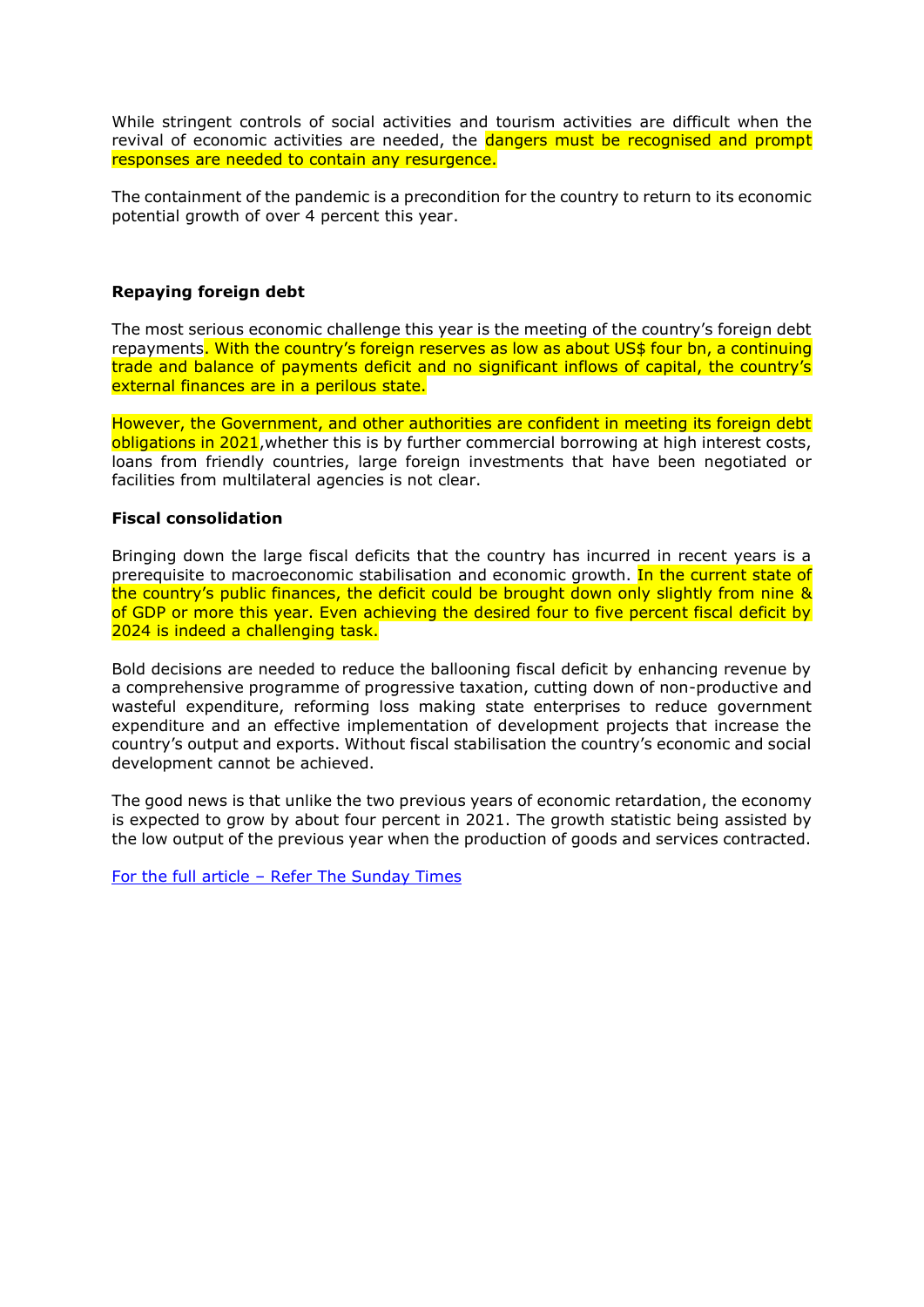#### **2. MMT: What's wrong with printing money By: Sumanasiri Liyanage**

- Recently, well known economists in Sri Lanka have criticized the government's monetary policy alleging that CBSL, while distancing itself from inflation-oriented policies has begun to follow closely the policy framework that derived from the main tenets of Modern Monetary Theory (MMT).
- MMT posits that a continuous increase in money printing through deficit finance after achieving full employment would generate an inflationary pressure and that inflationary pressure may occur if increased government expenditure focuses on elite projects and highly skilled employment.
- Thus, if a country like Sri Lanka adopts deficit financing and printing money in a crisis situation, it is imperative such policies should be accompanied by import restrictions, proper direction of Government expenditure and increase of direct taxation. Otherwise, the main criticism against the MMT, that it neglects inflationary pressures, could materialize.

Criticism has been set forth that the extant monetary policy paradigm of the Central Bank of Sri Lanka (CBSL) alleging that the CBSL while distancing itself from inflation oriented policies has begun to follow closely the policy framework that derived from the main tenets of Modern Monetary Theory (MMT).

MMT as new discourse on the monetary-fiscal policy mix gained credence among left leaning Democrats especially during the presidential campaign in the US. Why is the issue of MMT raised in the Sri Lankan discourse? According to criticism, Central Bank Governor Prof. W.D. Lakshman's recent statement at an economic forum that domestic currency debt in a country with sovereign powers of money printing is not a huge problem is in close affinity with the MMT argument.

Of course, there is also the admission that the Government may borrow moderately. "What I mean by moderately is that money printing should not cause unwarranted unaffordable inflation."

MMT may be okay for advanced countries like the USA and Japan with reserved currency, but not for a small country like Sri Lanka. Moreover, he seems to think that MMT like policies are unavoidable at present conjuncture. He writes: "The recent monetary expansion points to imminent dangers in adopting MMT-style monetary policy in a country like Sri Lanka, though such policy stance might be unavoidable amidst the unprecedented economic setback caused by the COVID-19 pandemic."

This article intends neither to defend the extant monetary policy of the CBSL nor to posit that the main arguments of the MMT are correct. For myriad reasons, it is hard to say that the CBSL policy per se is governed by MMT. Nonetheless, the interpretation of the MMT given by Dr. Wijewardene and Prof. Colombage appears to have missed some of the complexities of the MMT argument as their contestation of the MMT seems to be based on the neo-classical and monetarist premise that money supply is exogeneous. On the contrary, post-Keynesians and MMT theorists posit that money supply is endogenous and linked with the effective demand. Hence, deficit financing does not necessarily lead to inflation.

### **Modern Monetary Theory**

MMT proposes to bring the government to the fore. According to Randall Wray, the main weakness of macroeconomics texts and teaching today is that they start with unanswered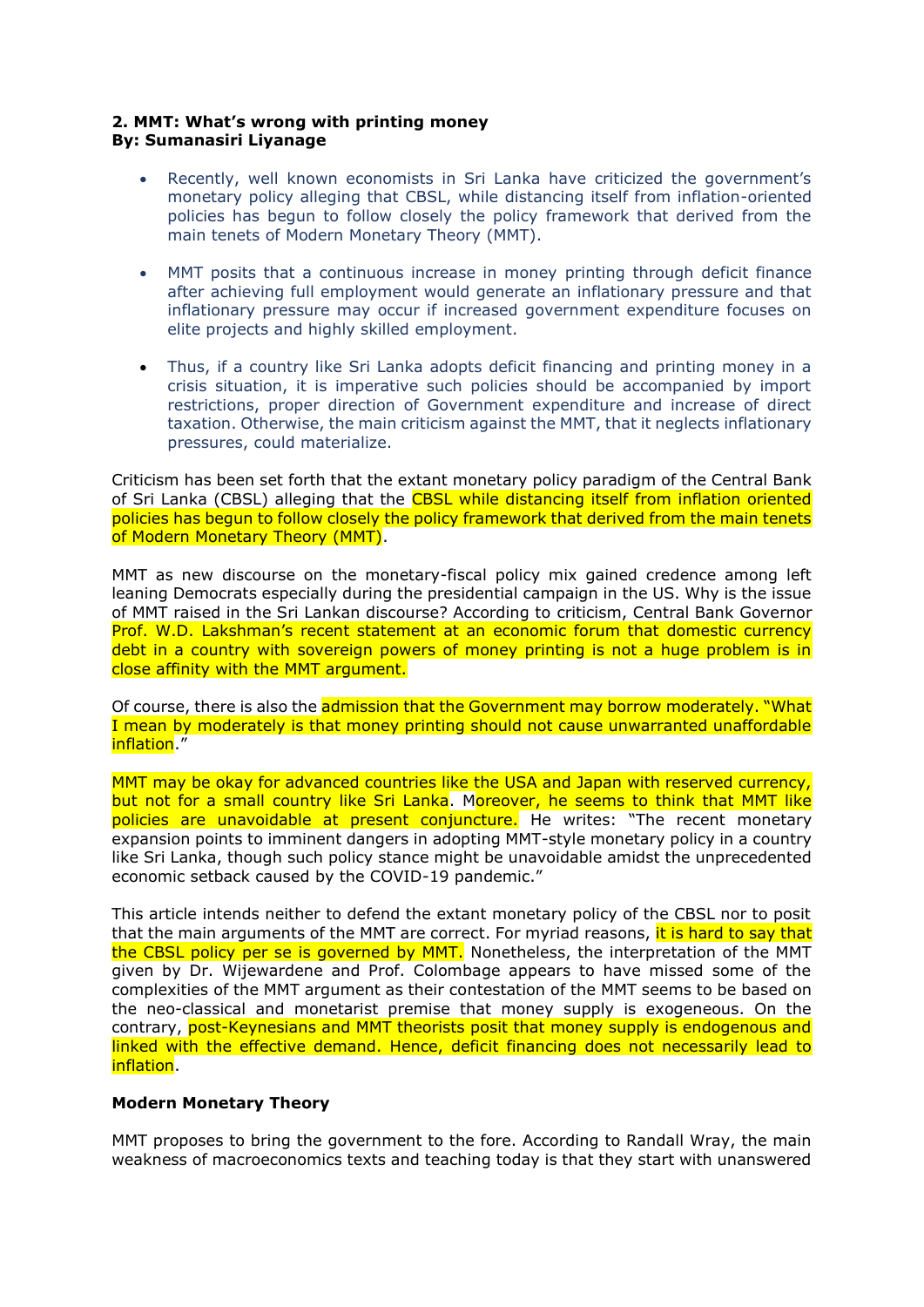question. Where does money come from? Modern macroeconomics skips this question leaving it to circular reasoning.

Secondly, the MMT may not be reduced to a notion that upholds deficit financing through printing money. It posits referring to historical evidence a nexus between printing money and redemption of tax. Hence, Dr. Wijewardene's following statement is a result of simplistic reading of the MMT. Critiquing Stephanie Kelton, he writes: "One of the bold statements of Kelton is that taxes are charged for paying for government expenditure is mere fantasy. That is because there are many other ways of paying for such expenditure such as printing money. Governments can pay for expenditure by borrowing. When it comes to repaying, they can print money and repay the debt. So, there is no problem."

Thirdly, MMT does not totally neglect as critics say the possibility of inflationary pressure as a result of deficit financing. It has its own explanation of the phenomena of inflationary pressure before achieving full employment and hyper-inflationary situations.

A simple MMT macro model is adequate enough to demonstrate the complexities of its basic postulates. Scott Fullwiler's MMT macro model that was derived from the famous Keynes, Kalecki Post-Keynesian identity (National Income equals National Expenditure), the key equations of the MMT read as follows:

*Investment = Private Savings + (Tax – Government expenditure) + (Imports-Exports)*

If Private Sector Surplus (PSS) equals Private Savings – Investment

*PSS = Government Deficit + Current Account Balance*

So, *PSS – Current Account Balance = Government Deficit*

Suppose that the Current Account Balance remains unchanged, an increase in Government Deficit leads to increase in PSS that equals Wages Saved + (Profit – Investment). Assuming that all wages are consumed we may write the fundamental equation of MMT as follows:

*Net Profit = (Profit – Investment) = Government Deficit* 

The above equation shows that Government Deficit increases net Profit.

MMT posits that an increase in government deficit leads to expand the economy that in turn leads to increase the tax base.

#### **Deficit finance and inflation**

Can deficit finance lead to inflation? MMT has two answers to this question. Agreeing with the post-Keynesians, MMT posits that a continuous increase in money printing through deficit finance after achieving full employment would generate an inflationary pressure. If the resources are not fully employed, deficit financing would not necessarily lead to inflation. Besides, this full employment inflation, Randall shows that *inflationary pressure* may occur if increased government expenditure focuses on elite projects and highly skilled employment. Such an expenditure may create more what David Graeber called 'bullshit jobs'.

MMT has multiple weaknesses. However, those weaknesses have nothing to with the critique of MMT by mainstream economists. If a country like Sri Lanka adopts deficit financing and printing money in a crisis situation, it is imperative such policies should be accompanied by import restrictions, proper direction of Government expenditure and increase of direct taxation.